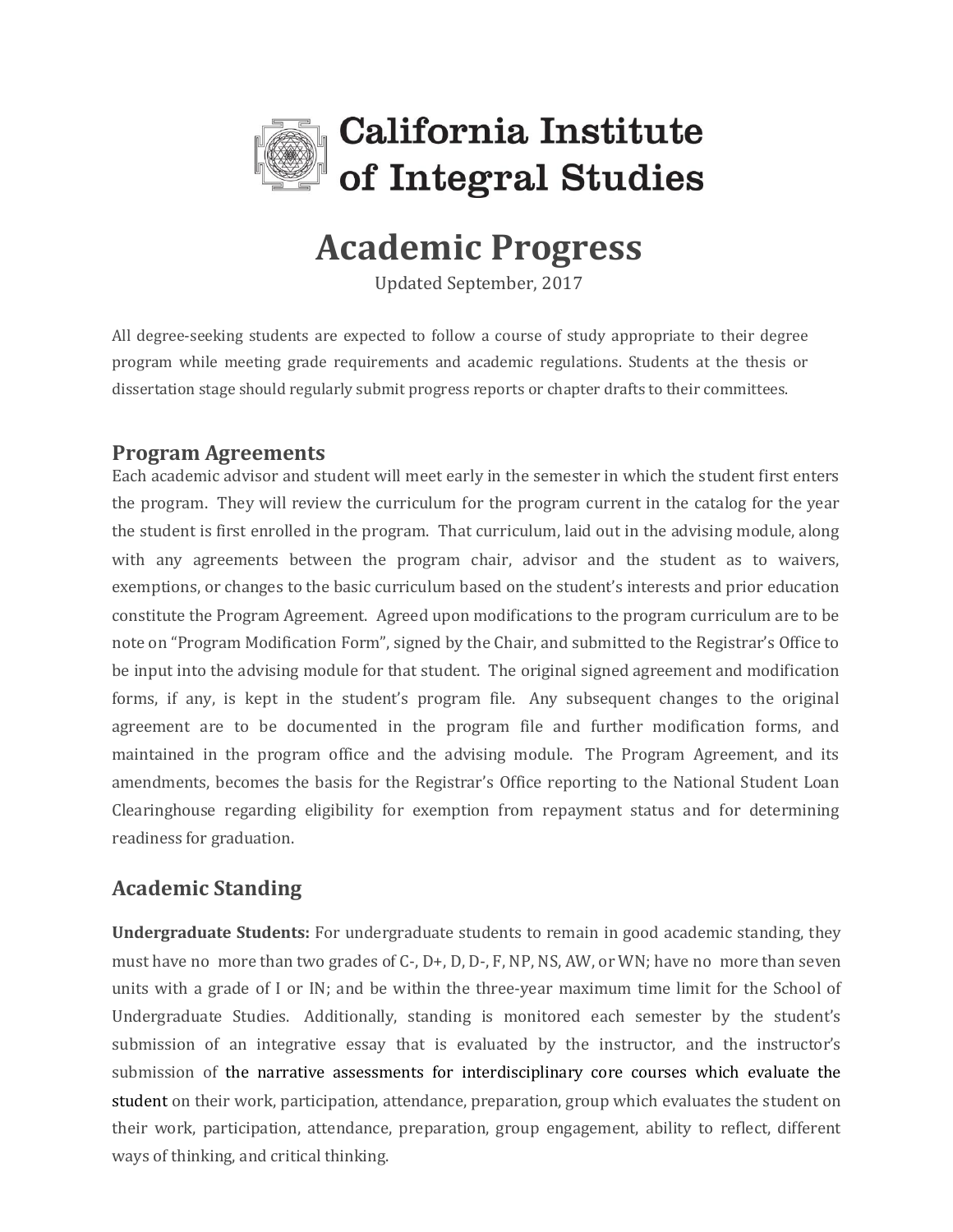**Graduate Students:** To remain in good academic standing and to meet the requirements for the awarding of a graduate degree, a student must demonstrate acceptable performance in course work after being admitted to a graduate degree program. This requires that a student have no more than two grades of B-, C+, C, C-, D, F, NP, NS, I, IN, AW or WN. (Grades of B-, C+, and C are omitted from this evaluation if earned by ACTCM students before the Fall 2015 semester.) Please check with your program for additional course grade requirements.

In addition to the expectation of successful completion of course work described in the previous paragraph, good academic standing requires satisfactory progress in the graduate program. The student's advisor, the program chair or program committee may render judgments as to whether satisfactory progress is being made toward the degree, taking into account all aspects of academic performance and promise, not necessarily coursework alone. A positive judgment is required to remain in good academic standing. The student's department is responsible for evaluating the student's performance with respect to programmatic, departmental and/or professional standards. Failure to meet these standards may result in termination of enrollment.

## **Maximum Time Limits to Degree Completion**

CIIS has set maximum time limits for degree completion. These time limits start from the semester when the student is admitted to the program. A leave of absence does not extend them.

### **School of Undergraduate Studies**

• Interdisciplinary Studies (with or without a minor)—three years

### **School of Professional Psychology and Health**

- Clinical Psychology—10 years. Must advance to candidacy within first three years. Any requests for exceptions to this policy must be addressed directly with the program.
- Counseling Psychology—six years.
- Human Sexuality—10 years; must advance to candidacy within first six and must graduate within four after advancing.
- Integrative Health Studies—five years.

### **School of Consciousness and Transformation**

 MA—four years; seven if pursuing a thesis (must complete coursework within four years and thesis within three after coursework).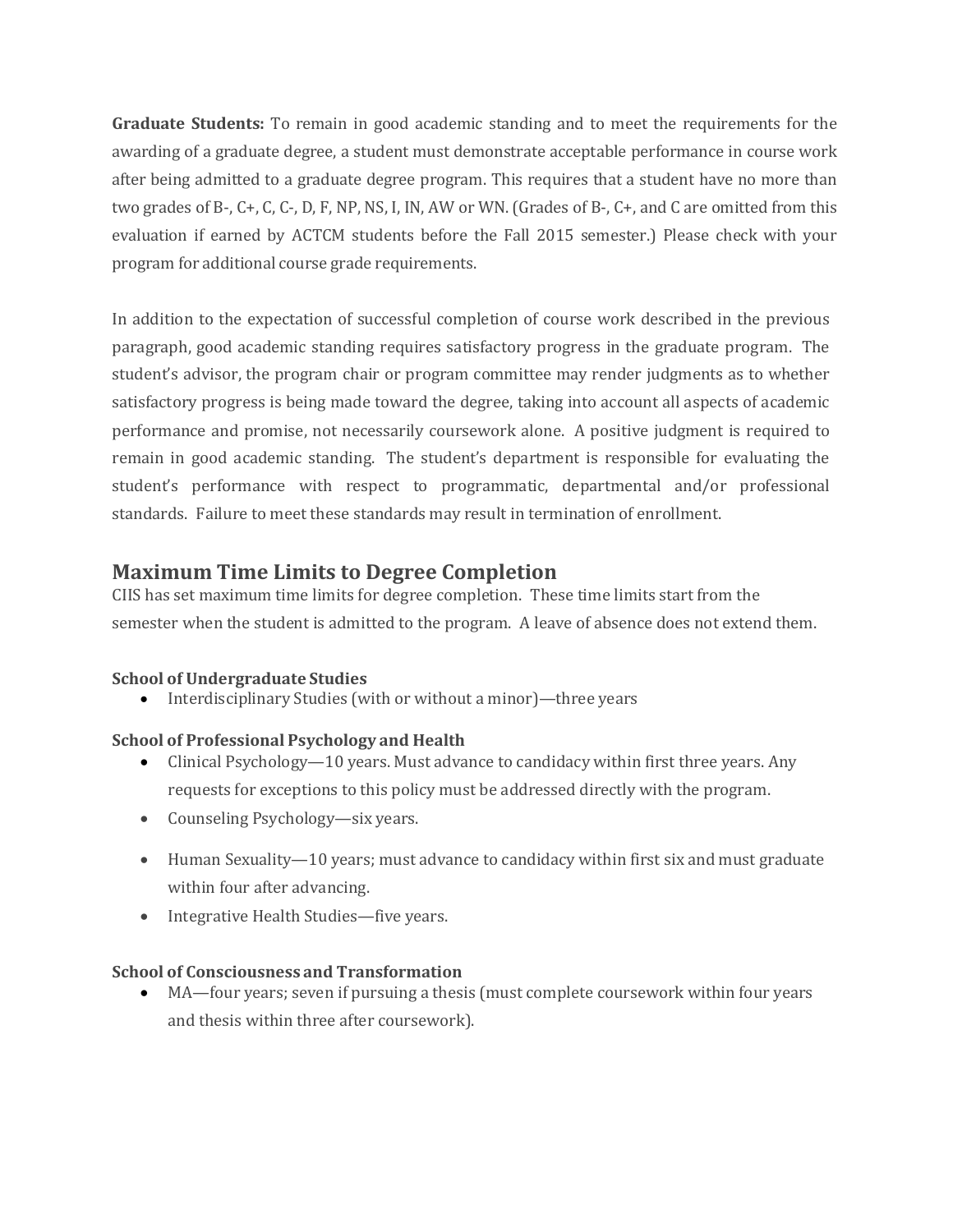- MFA—four years.
- PhD—10 years; must advance to candidacy within first six and must graduate within four after advancing.

#### **American College of Traditional Chinese Medicine**

- MS in Traditional Chinese Medicine—eight years.
- Doctor of Acupuncture and Oriental Medicine—four years.
- Doctor of Acupuncture and Chinese Medicine—eight years.

## **Academic Probation and Termination**

A student is placed on academic probation for any of the following reasons:

- failure to maintain the grade requirements;
- exceeding the time limit to graduate;
- failure to meet program criteria;
- exceeding the limits on the number of times to register for Thesis/Dissertation Proposal Completion (delineated in the Thesis and Dissertation Policies section) or the time limit to advance to candidacy; or
- exhibition of a need for remedial work in a specific area.

Students are notified by the Registrar's Office when they are placed on academic probation, the reason(s) they were put on probation, what they need to do to return to good academic standing, and the timeframe in which they are expected to return to good academic standing. Typically, students are directed to submit a plan written in conjunction with their academic advisor and endorsed by the department/program chair to the dean of Academic Planning and Administration. The student cannot register for the next semester until the Dean has approved the plan.

Students who do not fulfill the terms of their plan have their records reviewed by the Academic Standards Committee (ASC). The student is invited to meet with the ASC; and the student, the student's advisor, and the department/program chair are invited to submit statements, which the